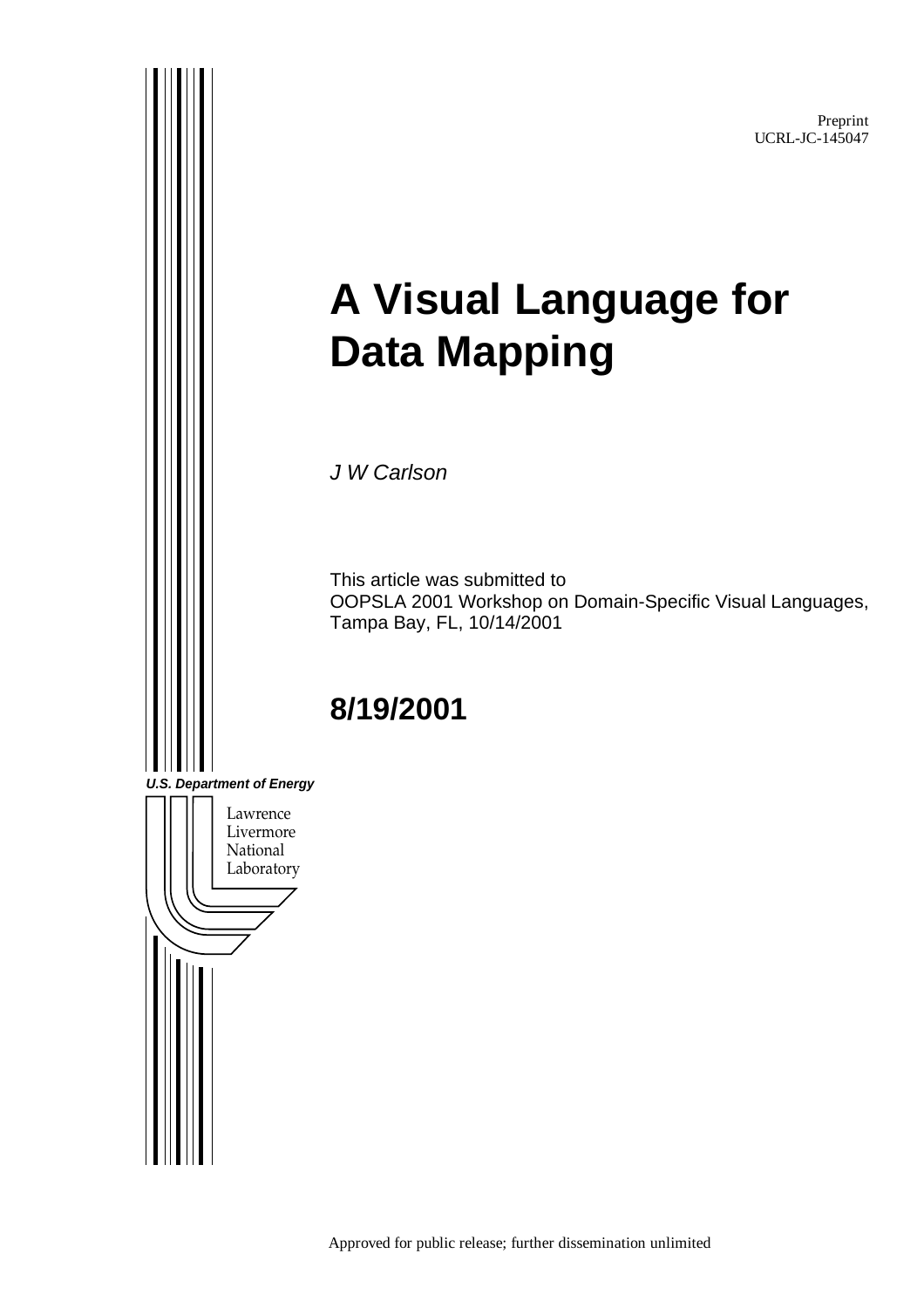#### DISCLAIMER

This document was prepared as an account of work sponsored by an agency of the United States Government. Neither the United States Government nor the University of California nor any of their employees, makes any warranty, express or implied, or assumes any legal liability or responsibility for the accuracy, completeness, or usefulness of any information, apparatus, product, or process disclosed, or represents that its use would not infringe privately owned rights. Reference herein to any specific commercial product, process, or service by trade name, trademark, manufacturer, or otherwise, does not necessarily constitute or imply its endorsement, recommendation, or favoring by the United States Government or the University of California. The views and opinions of authors expressed herein do not necessarily state or reflect those of the United States Government or the University of California, and shall not be used for advertising or product endorsement purposes.

This is a preprint of a paper intended for publication in a journal or proceedings. Since changes may be made before publication, this preprint is made available with the understanding that it will not be cited or reproduced without the permission of the author.

> This report has been reproduced directly from the best available copy.

Available to DOE and DOE contractors from the Office of Scientific and Technical Information P.O. Box 62, Oak Ridge, TN 37831 Prices available from (423) 576-8401 http://apollo.osti.gov/bridge/

> Available to the public from the National Technical Information Service U.S. Department of Commerce 5285 Port Royal Rd., Springfield, VA 22161 http://www.ntis.gov/

#### OR

Lawrence Livermore National Laboratory Technical Information Department's Digital Library http://www.llnl.gov/tid/Library.html

This work was performed under the auspices of the U.S. Department of Energy by the University of California, Lawrence Livermore National Laboratory under contract No. W-7405-Eng-48.

A proposed position paper submission to the OOPSLA 2001 Workshop on Domain Specific Visual Languages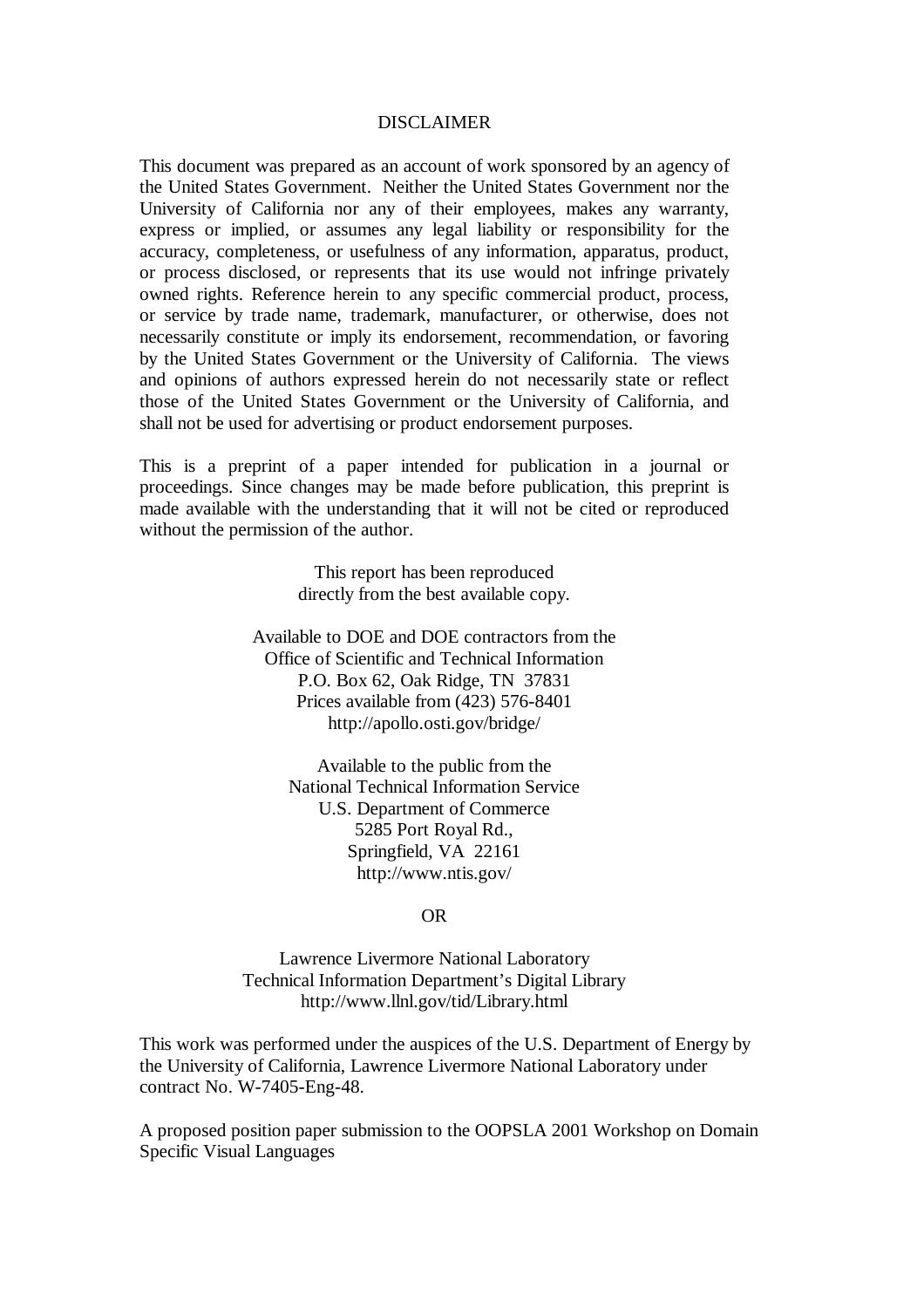# **A Visual Language for Data Mapping**

John Carlson Lawrence Livermore National Laboratory Carlson14@llnl.gov

#### **Abstract**

I discuss a visual programming language and environment for doing data mapping between textual data files. Our experience using the environment is documented, as well as many of the constructs we used in the environment. I relate problems and solutions, and pose some questions to the readers of this document and the workshop.

#### **Introduction**

At this workshop and in this document, I choose to report on

- our experience of creating a domain-specific visual language (DSVL) for doing data mapping, sometimes called data translation
- the constructs we identified for doing data mapping
- an example of the constructs
- relationships between constructs
- the code generation process we use
- and how our DSVL hasn't evolved during use, but how it might evolve in the future
- how one adds new features to our DSVL
- what our DSVL isn't
- my questions on meta-"fill in the blank here"
- other opinions

#### **Our experience**

We have developed the *Translator's Workbench* and *Engine (TWB/TE)* for use with a repository of "programs" to do data mapping*.* I use the quotes because the program isn't a conventional textual program, instead it is a program stored as records in files, one per class of object. The TE is an interpreter of those files (or a virtual machine). The TWB is an Integrated Development Environment (IDE) that makes use of the TE library and also adds a graphical user interface which allows software visualization, programming by example, visual programming, and debugging in our domain. The TWB/TE's purpose is to serve as a platform for creating procedural maps from multiple input files to multiple output files, but is being extended to incorporate SQL database commands, commands that provide textual input and output (shell or console commands), and network services. The TWB/TE is imperative--you tell it what you want it to do within the context of input examples you provide. Other mappers that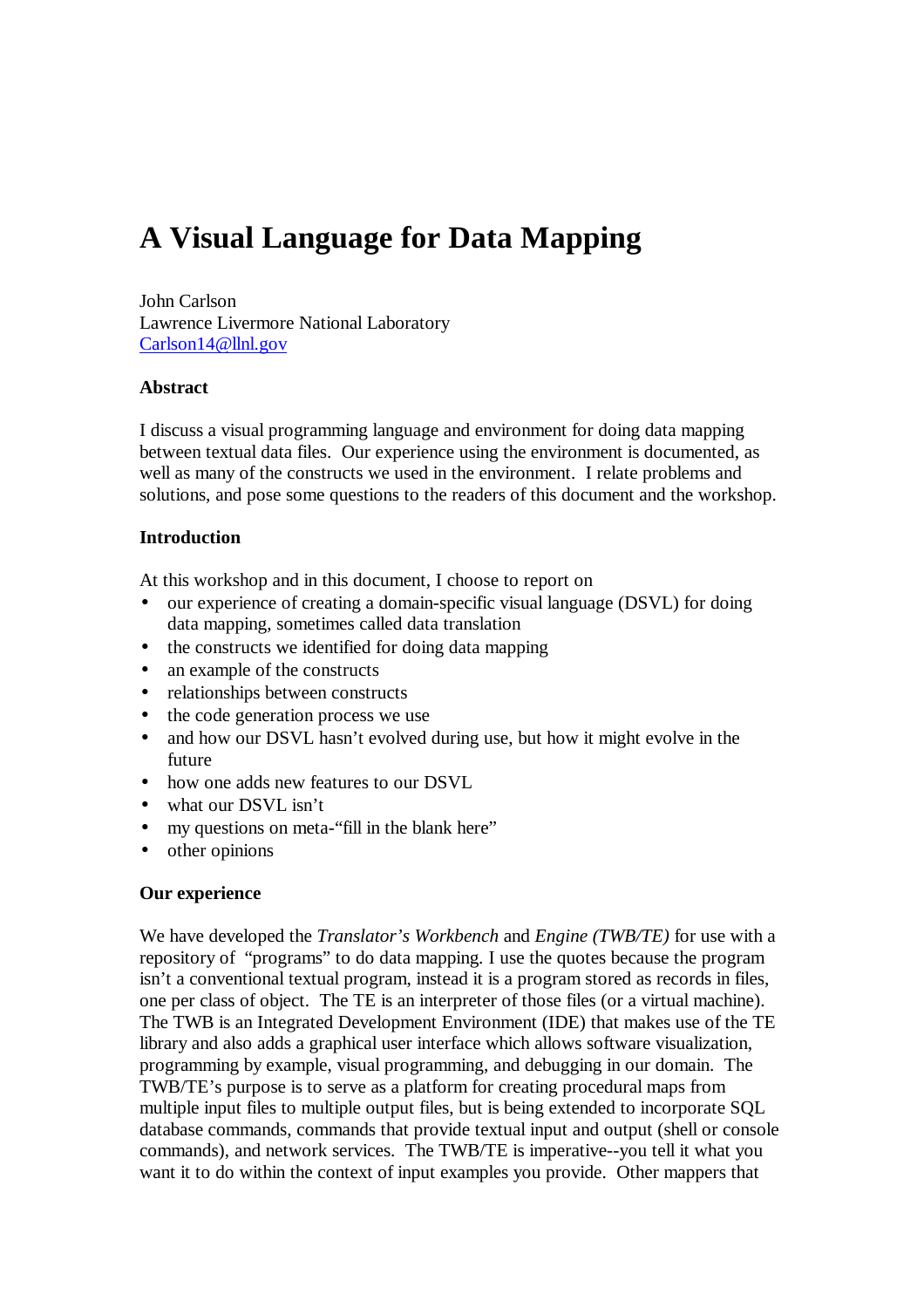the author is aware of are declarative--you tell the mapper what the format of the files are, and the mapping between individual elements, then it does the mapping in whatever order it chooses.

We created several maps using the TWB/TE. The first map that we created was a demonstration map to convert a file in military format to an Electronic Data Interchange (EDI/X12) file format. We used a specially formatted file provided by a domain expert and generated the code necessary to create a map, then compiled and ran the code to generate the map repository. Once we had the repository in place, we used the TWB to demonstrate the visual mapping capability. We had the same domain expert use the TWB tool to create more maps that we used in building e-commerce sites at LLNL, Wright-Patterson Air Force Base and the Veterans Administration's Long Beach Medical Center. He wrote several mappings between EDI/X12 and proprietary formats generated and understood by our database routines. On another project he developed mappings to generate reports from X12 invoice data. He also used TWB on the project in which the first secure financial EDI payment over the Internet was issued between LLNL and the Bank of America; he mapped a database table dump of invoice payments to the EDI/X12 820 transaction set.

The TWB is a reversible debugging interpreter. You can set breakpoints, run the mapping backwards and forwards, and you can insert new operations at the current operation—you can actually add new operations while a mapping is running in the TWB, if you desire.

The TE can be used in a production environment to accomplish the mapping task on sets of data in a network environment like EDI. You specify the files you want to map from and to on the command line, or by default it uses standard input and standard output (cin & cout)

#### **Identifying Constructs**

We have been adding constructs incrementally as the project proceeds. Some of the first constructs that appeared were the calculator, the table, and the text document. We knew from EDI/X12 that we needed a way to count the number of segments that we were producing, so we created a RPN calculator and the arithmetic operation which encapsulates button presses on the calculator. We also knew that we needed to provide a mapping from one set of data to another set, so we created some table classes with a variable number of keys in each row and their corresponding values for each instance. Since EDI/X12 data is packaged in an interchange, we knew we needed a way to read the data in, so we created the receive operation, and the corresponding send operation. We decided to implement these operations as working on files, rather than on the network, and we called these items input documents and output documents, although in reality, they are just plain ASCII text, with some support for binary data added later.

The goal was to provide a "programming" environment, so we needed a way to represent the mapping being done. We chose the recorder which sort of mimics how a glorified tape recorder might work. A couple of people on the project had discovered some papers on reversible interpreters (I don't know the references, they were never given to me), so we decided to make all of the operations undoable. We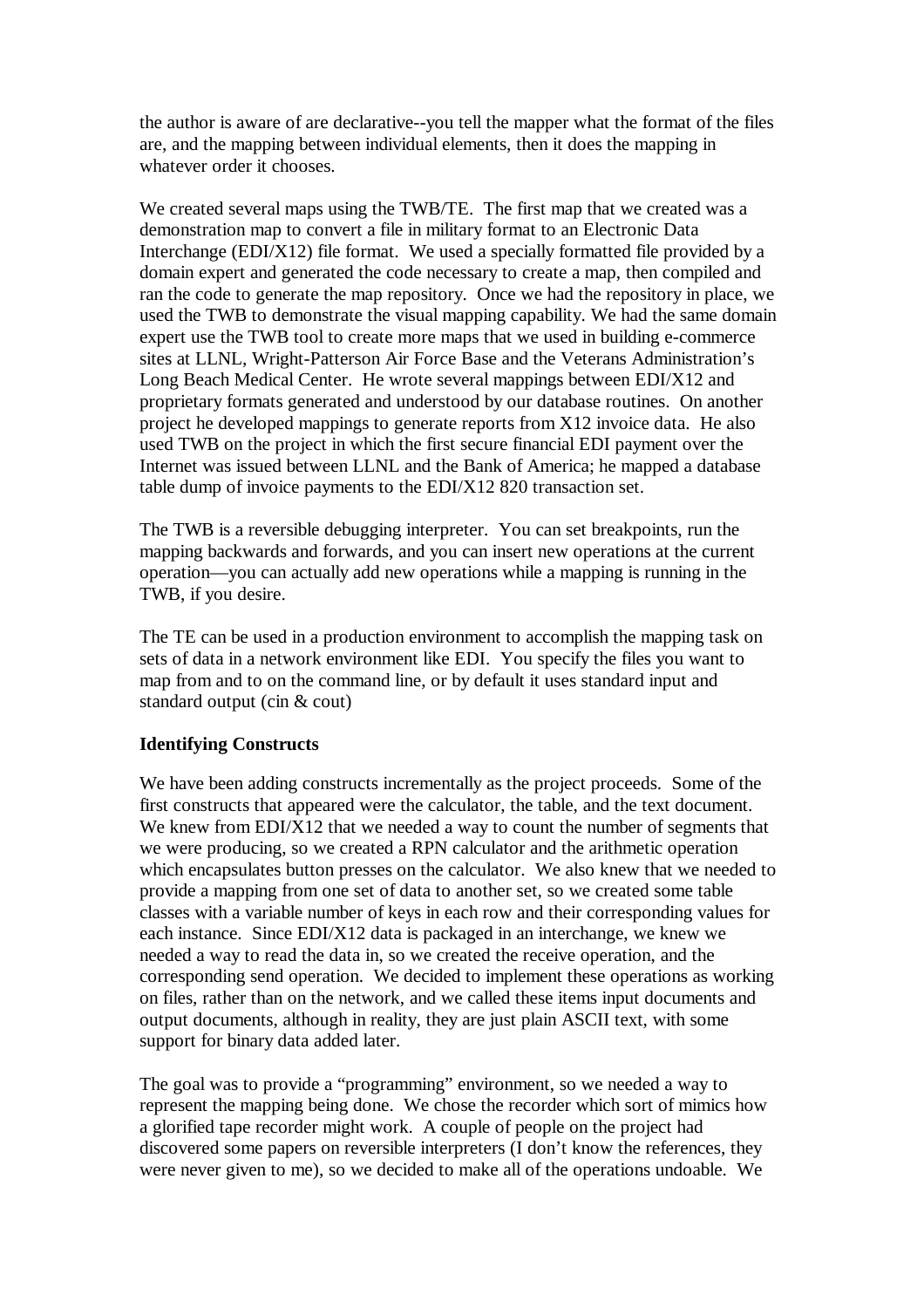needed a way to save this data on an undo stack, so the corresponding undo record and undo operations were written. We needed a way to take data from an input document and place the data in either an output document or the calculator, so we created the copy operation. While not necessary for mapping, we wanted a way to hide a document, table, or calculator, so we added a hide operation, and also a show operation when a document, table or calculator is first shown (created within TWB not necessarily the first place it is used in the TE).

Next, we needed to really focus on how we were going to enable actual "programming", instead of just providing a macro recording capability, so we subclassed table to create the branch or conditional. The keys became predicate tests such as "Is filled," "Equal to," "In set," "Anything" and more, mostly determined by the requirements for the first demonstration mapping, and the single value became procedure which could hold several operations. We had decided to display each procedure as a branch of code splitting off from the main branch, alternate branches are shown in parallel to each other (see figure 1). The branch compares the keys copied into the branch against each row of predicates (each vertical branch in the recorder), until a match is found. If no match is found, none of the corresponding procedures are performed, and the program continues after the branch. The branch provides an ordered comparison of groups of and'ed predicates. Since we didn't want to run the procedure before we had copied all the test keys into the branch, we added a Lookup operation to the branch. We also decided that we would apply the Lookup operation within a branch to allow recursion (used for repetitive operations).

The demonstration mapping also requires dates and date operations. The date calculator shows a date in various formats, and provides some operations on dates. The operations on dates are implemented with the copy operation—when a value is copied into a text field on the date calculator, an operation is performed based on which field is copied into.

We implemented several more items before deployment. We added the string calculator and operations which were used in the string calculator, such as trim, truncate, justify and comparison; the move text location operation, which allowed us to do copies into documents relative to a cursor, instead of absolute positioning; the search operation on documents; and the reset operation, which undoes the effect of the move text location operation and puts the cursor at the top of the document. The reset operation was mainly necessary to prepare for the next set of documents to map. We recorded the reset operations and the send operations within the final procedure in the recorder. I had tried to implement an EDI Acknowledgement using the operations previously described, and some additional objects, but gave up, and wrote an Acknowledgement operation instead. This is a very specialized operation that takes EDI in an input document and produces an acknowledgement in an output document. I wrote a shell script that generated the acknowledgement data structures from the EDI/X12 standard description file. I compiled and ran this program to generate a map repository for doing the acknowledgements.

Something we always intended to implement, but was delayed was the form. I finally got the gumption up to do it when I decided to put an XML parser into the mix (I really want to write a parser by example, but haven't gotten to it yet). I present the XML (or EDI/X12) document in outline format in a window. The user can traverse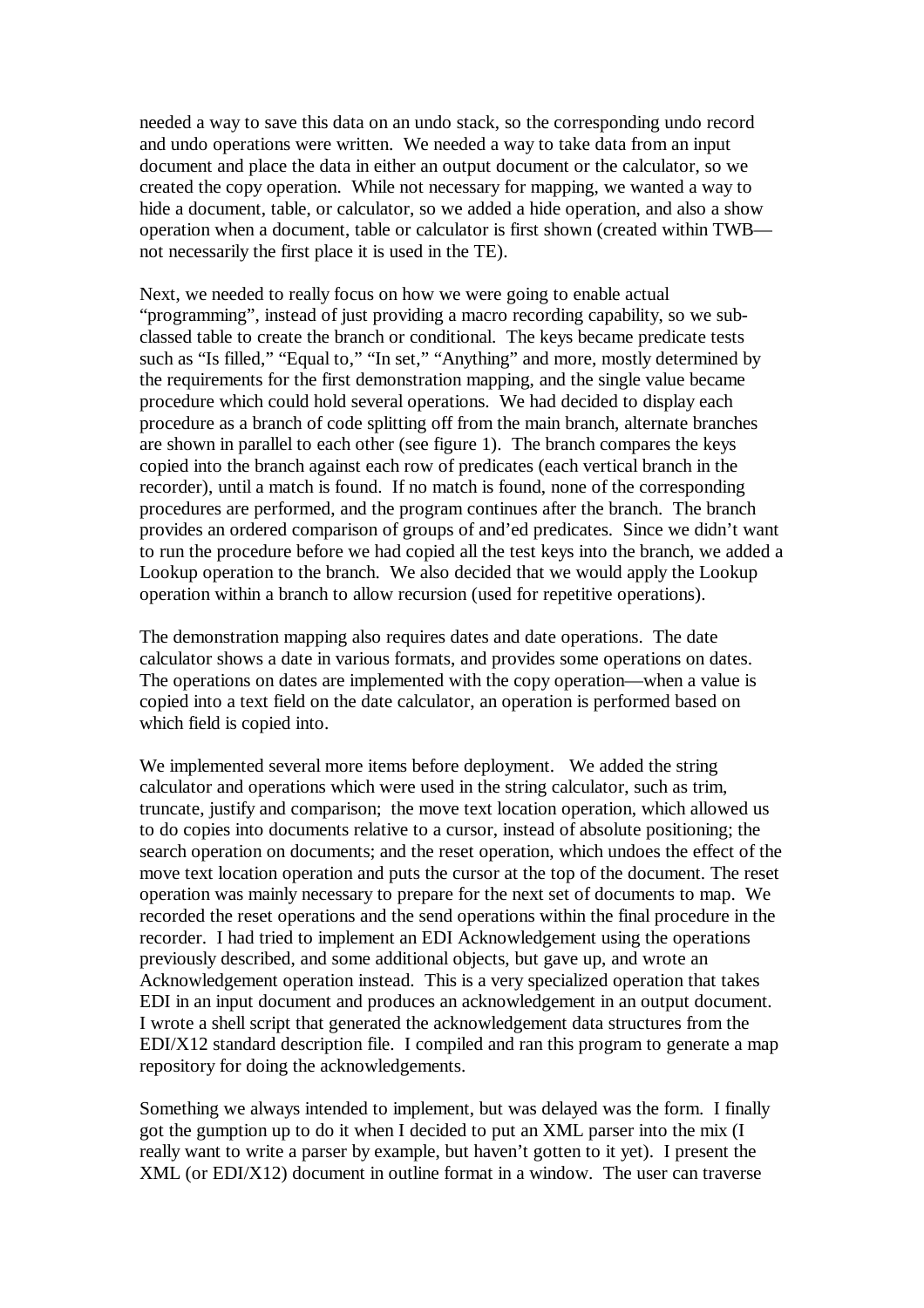the document using the arrow keys and copy the current type, name, value, and status of the current item in the form. The status is used to determine whether there are any more items to search for using the previously selected arrow key—The value of status is either "OK" or "End."

There are a couple of items that the TWB/TE was used for in the past, namely, writing shell scripts or batch files, and sending commands to a SQL interpreter. We currently have these features working now in the TWB, but the TE doesn't support scripts or batch files yet, because we don't say "get as much data you can until you block", so the TE exits before the script starts producing output. The extend operation is intended to be handle cases like this. The shell script window in TWB has also been used to implement TCP/IP servers, but suffers from similar problems as the scripts. I haven't implemented reversibility for these items yet.

Currently, the all operations appear in one flowchart (the recorder). It would be highly desirable to add separate panels or windows for individual procedures, because the Workbench is very slow when opening and closing deeply nested branches.

The things that the operations are working on (the desktop objects) are shown in separate windows. For example, each calculator, document, branch, and SQL statement is shown in a separate window. Many times, we don't bother to bring up a window unless the user explicitly requests it, or the user is stepping through the mapping and moves across a show operation.

The environment we wrote supports both cross domain and domain-specific programming of maps. Each desktop object can serve as a domain, and new domain handlers can be added. There are operations which cross domains such as the copy operation and operations within a single domain such as the arithmetic operation. The recorder serves as the integration or glue between the domains. The core GUI components such as single and multiline text fields are shared across domains to enable cross domain copying. Next we show an example of the constructs described above.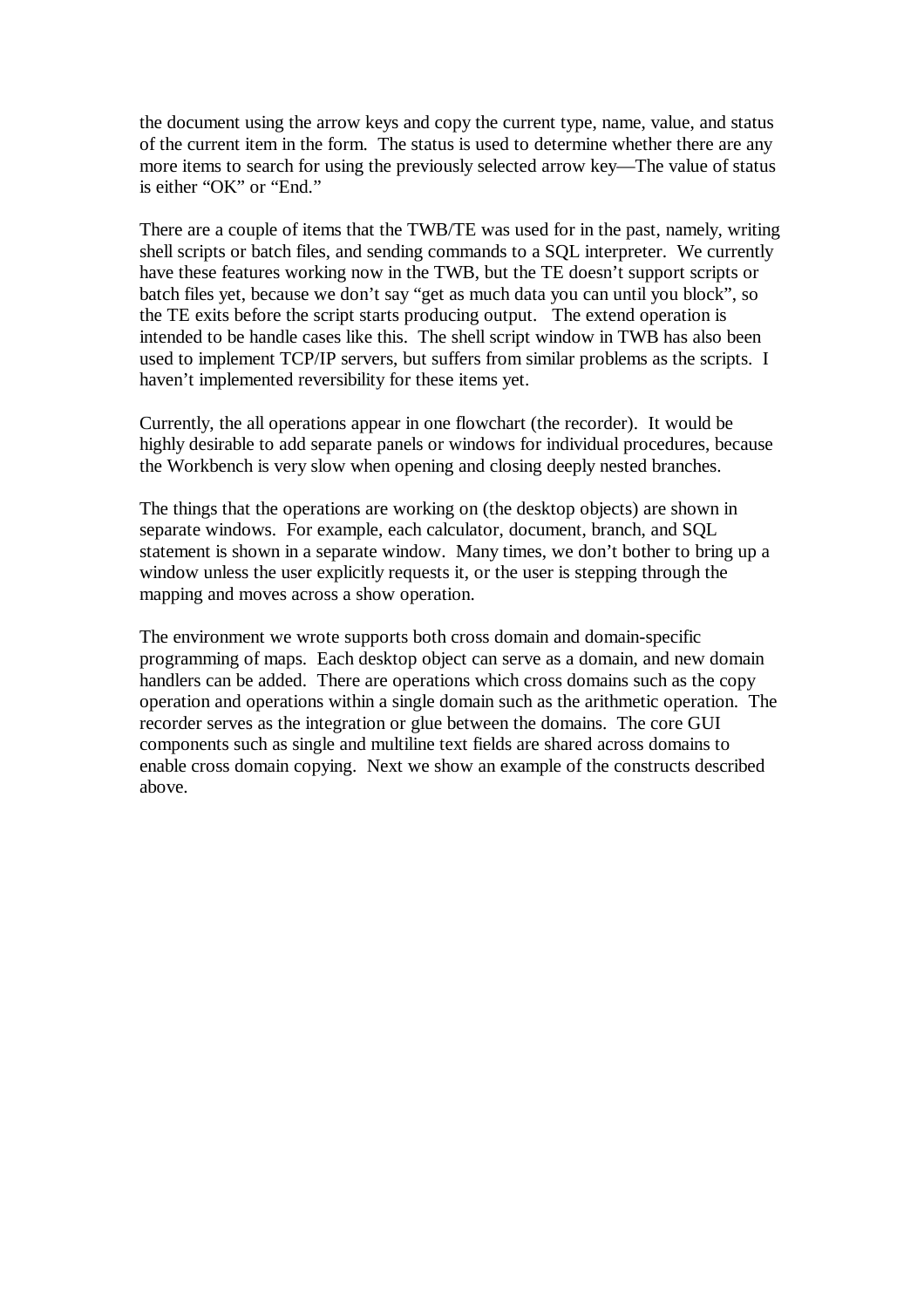

Figure 1. Recorder

Here in figure 1 is an example of the visual language mapping required to create an output document containing a list of numbers, one on each line. Scrolled off the top are several show operations to create new desktop objects, namely, a calculator, a branch and an output document. The first operation that appears is a copy operation that copies from the calculator into the branch, then a compound or lookup operation appears which is the conditional test in the branch. There are two possible outcomes.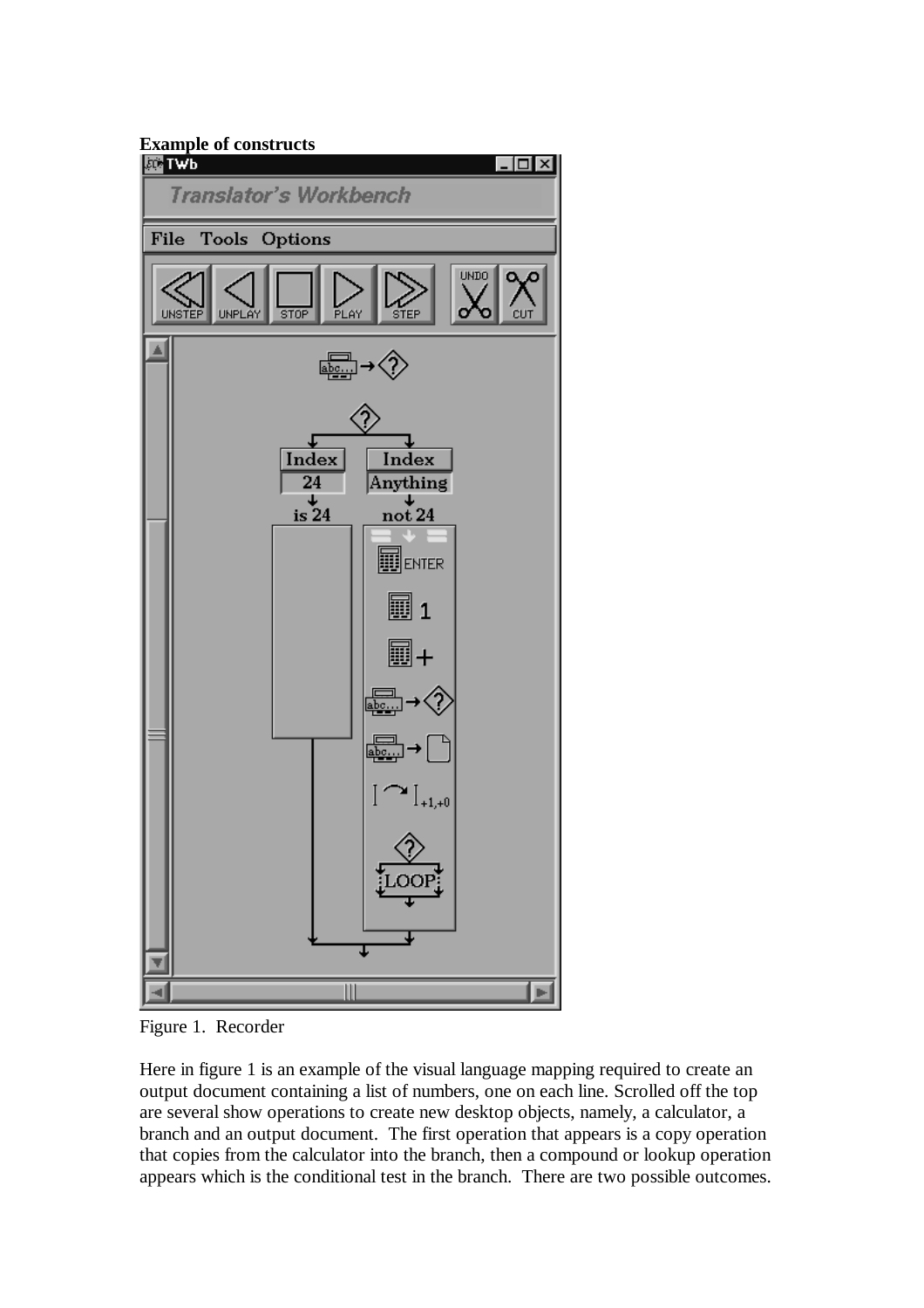Either the item copied into the branch is "24" or it's anything else. The calculator starts at 0. When the value isn't 24, 1 is added to it in the calculator, and the value is copied out of the calculator and into the branch again, and as well, the value is copied into the output document. The cursor is moved to the next line in the output document, and the conditional branch is tested again. When the value is 24, the mapping proceeds down the empty branch, and ultimately, the mapping finishes. We have a menu item in the branch object that does the predicate test. When the predicate test is on a branch that is in an outer branch that contains the same predicate test, an icon is used instead of creating a recursive copy of the same operations (for performance reasons and integrity). The program counter or current operation icon is moved up to the top of the enclosing branch, so that the operations repeat over and over again. However, we keep track of all the branches behind the scenes, so that operations can continue after a branch (or procedure call) finishes. Probably the most complex thing I implemented using this technique with branches has been a depthfirst tree traversal of an XML document. We can also do simpler stuff like retrieving rows from a database query.

#### **Relationships between constructs**

Below I list the operations supported within the environment. I specify the operation that is recorded, the desktop objects or components that it applies to, and a short description of the operation.

| Operation   | <b>Applies To</b>                    | <b>Function</b>                                           |
|-------------|--------------------------------------|-----------------------------------------------------------|
|             |                                      |                                                           |
| Create/Show | Any Desktop Object                   | Displays Desktop Object on                                |
|             |                                      | screen                                                    |
| Hide        | Any Desktop Object                   | Removes Desktop Object from                               |
|             |                                      | screen                                                    |
| Arithmetic  | Calculator                           | Any button pressed in calculator                          |
|             |                                      |                                                           |
| Send        | Document and Form                    | Send contents of Document or                              |
|             |                                      | Form to file                                              |
| Receive     | Document and Form                    | Receives contents into                                    |
|             |                                      | Document or Form from file                                |
| Lookup      | Tables except for Data Table         | Begins predicate testing,                                 |
|             |                                      | launches guarded procedures                               |
| Procedure   |                                      | A list of operations                                      |
| Move Text   | <b>Text Location within Document</b> | Moves Text Location by offset                             |
| Location    | or Form                              |                                                           |
| Search      | <b>Text Location within Document</b> | Moves Text Location to a                                  |
|             |                                      | successful search                                         |
| Reset       | <b>Text Location within Document</b> | Undoes effects of Move Text                               |
|             |                                      | <b>Locations and Searches</b>                             |
| Justify     | <b>String Calculator</b>             | Justifies a string center, left or<br>right, adds padding |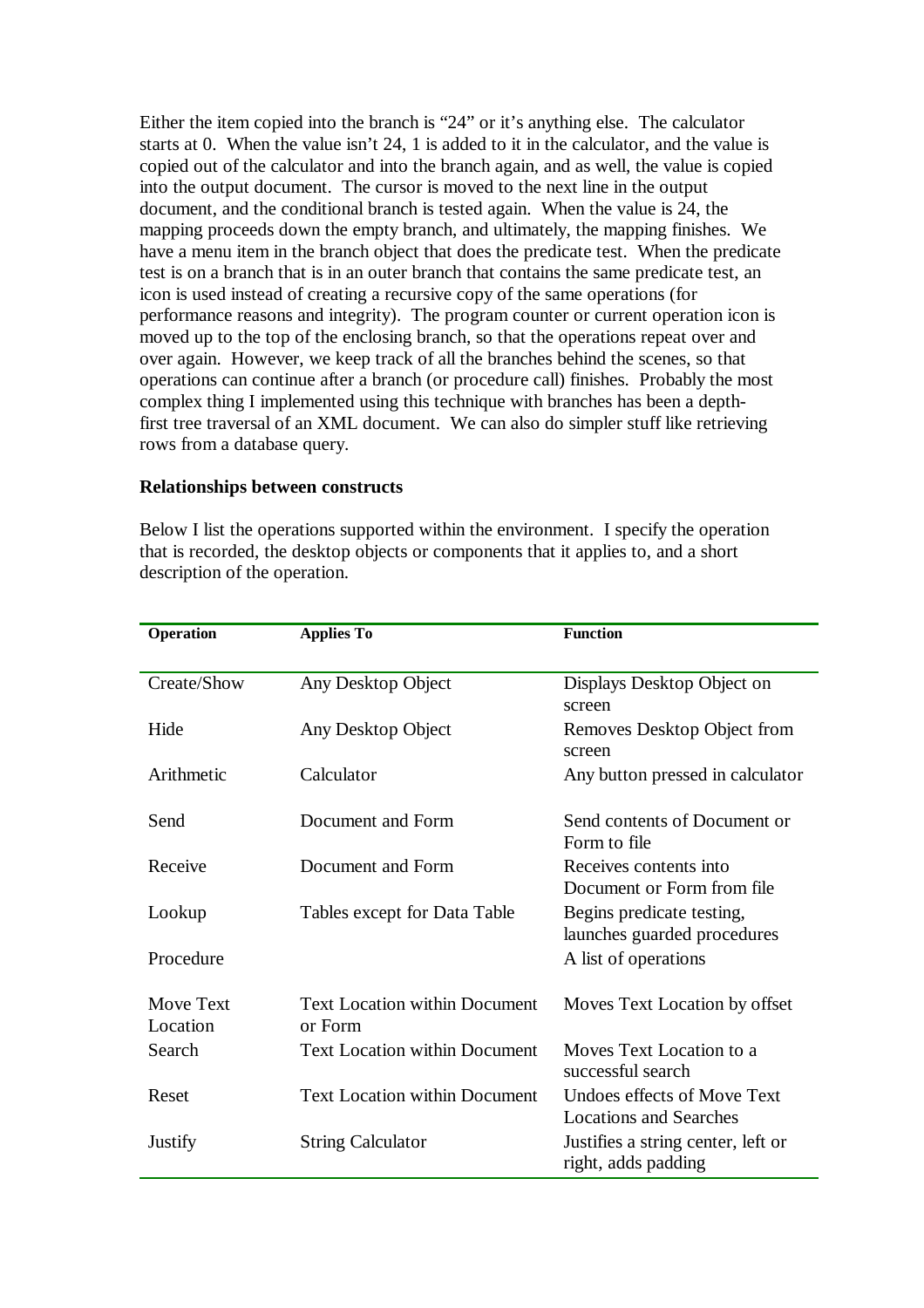| Trim     | <b>String Calculator</b>                                     | Trims white space from a string                                                     |
|----------|--------------------------------------------------------------|-------------------------------------------------------------------------------------|
| Truncate | <b>String Calculator</b>                                     | Truncates characters from a<br>string                                               |
| Copy     | Data Source (Select, Search or<br>Bounded) and Text Location | Copies text in source and<br>overwrites text following Text<br>Location             |
| Ack      | Input Document & Output<br>Document                          | Creates an EDI<br>Acknowledgement                                                   |
| Extend   | Form, Command, and SQL                                       | Add a new child (Form), get<br>more output (Command), get<br>next row/execute (SQL) |

Table 1. Persistent Operations in TWB/TE

## **Code Generation**

To produce a compiled map, we take the objects from the map, and write them out in C++ as global variables (I ripped off this idea from Tim Sullivan's work). Each object is responsible for writing a constructor call that can be used in this manner. The infrastructure takes care of writing out the entire set of  $C_{++}$  objects. The result is compiled (if you don't run into various compiler bugs!), and linked with the Engine's main() and supporting libraries. This allows us to take the compiled program and run it with a parameter which tells the compiled program to regenerate the repository in a directory that the compiled program is running from. The  $C++$ variables also provide a convenient distribution method. A feature allows the Engine and Workbench to read in the C++ variables, instead of working from the repository or the compiled code (also ripped off the idea). We also wrote a program that allowed someone to browse the C++ variables over the world wide web—The web server would submit the class and object identifier to a CGI program which manipulates the C++ variables (the object and its attributes) into a hyper-linked page.

Code generation may not be the way to go. You may want to create an interpreter for a visual language based in your repository, not an external programming language. Our tool can execute code in a mapping that has never been in a conventional programming language. There is no need for code generation in our tool because it stores both programs and domain-specific objects in its repository. Our repository is a portable, machine-readable representation of the mapping or mappings.

## **Evolving and extending the DSVL**

We hope to allow migration from an old repository to a new one using the C++ generated file. Currently, the repository is very brittle, but because we don't currently have anything to put in it, except for some nice demos, that's fine for now. A class will break existing repositories if a new persistent attribute is added. We might put the repository in a relational database, allowing us to manipulate it more easily or write a mapping to convert the old mapping files. We stopped innovating once the repository format was being used and began innovating again once the format was not being used. To support old development, we created a tag in our code repository should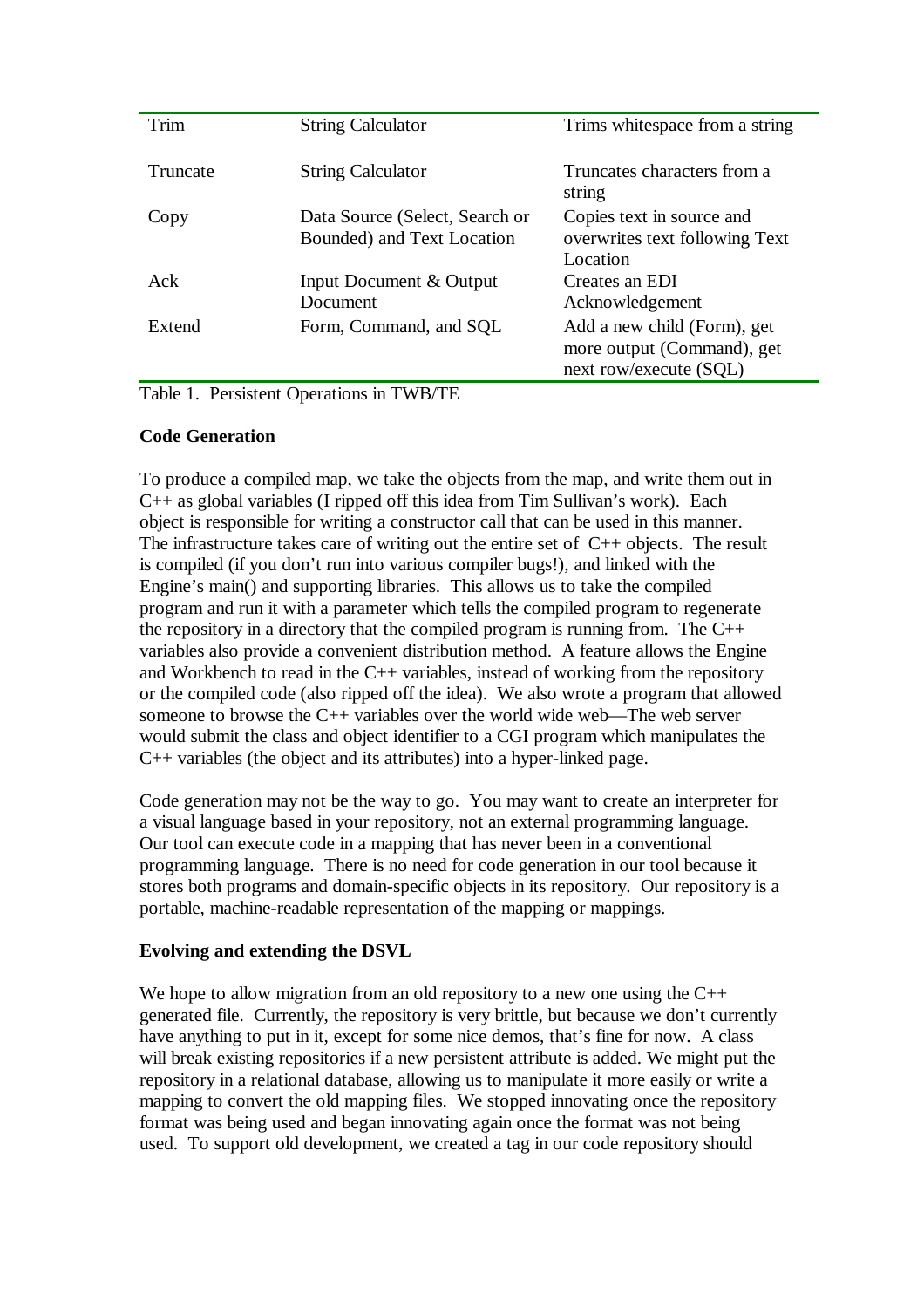anyone wish to return to the old format. We can also store old TWB and TE executables.

Our new development is as follows. The TWB/TE has been recently extended to support:

- XML and EDI/X12 text in a form display as an outline
- a shell (can execute a program, send text to the program through a pipe, and retrieve text from the same program through a pipe)
- a SOL statement runner, including binding input and output variables
- developing TCP/IP servers.

To extend the language, you either need to add a new desktop object or a new operation. To add a new desktop object, you need an MVC representation of the object, a small icon, a large icon, a new tools menu item, constructors, a class id and a default label, in addition, you may require other methods to support existing operations such as copy. To add a new operation, you need an MVC representation of the operation, an icon, operation constructors, a class id, an undo class and a play method. These must be provided in  $C_{++}$  or  $C_{++}$  wrapped utilities (our SQL is implemented with Java).

# **What our DSVL isn't**

Our DSVL isn't Object Oriented or Structured. It's one huge program, with a huge number of global objects. It doesn't really raise the abstraction level of programming, except by removing much of the syntax and replacing it with learning a set of GUI tools. My claim is that you can't abstract away all condition tests in any complex environment you want to run on a computer. And you don't want to abstract away things that provide modularity and reuse.

# **MetaWhat??????**

I have several questions. If I want to generalize/abstract this environment, what do I do? For textual languages, you could start writing a parser-generator to support generation of new languages. What do I do for a visual programming language? What appears to me to be common across all visual programming and visual language environments is the concept of the metaphor or maybe Model-View-Controller (MVC). I think that the metamodelling and metaCASE tools do this very well. But how practical are they for building an imperative or declarative programming environment? Are there metaprogramming environments and metainterpreters out there for visual programming languages? Is CASE metaprogramming? Are grammars metaprogramming? How about creating new IDEs for cross language development, including visual programming? If you have metaCASE, do you need another programming environment to run your programs in? How are imperative features supported within metaCASE? What we use is the flowchart with domain specific operations embedded within it.

## **Conclusion**

Thank you for reading this document. I appreciate your patience if this is all old news to you. We actually started developing this in 1991, and it hasn't been published